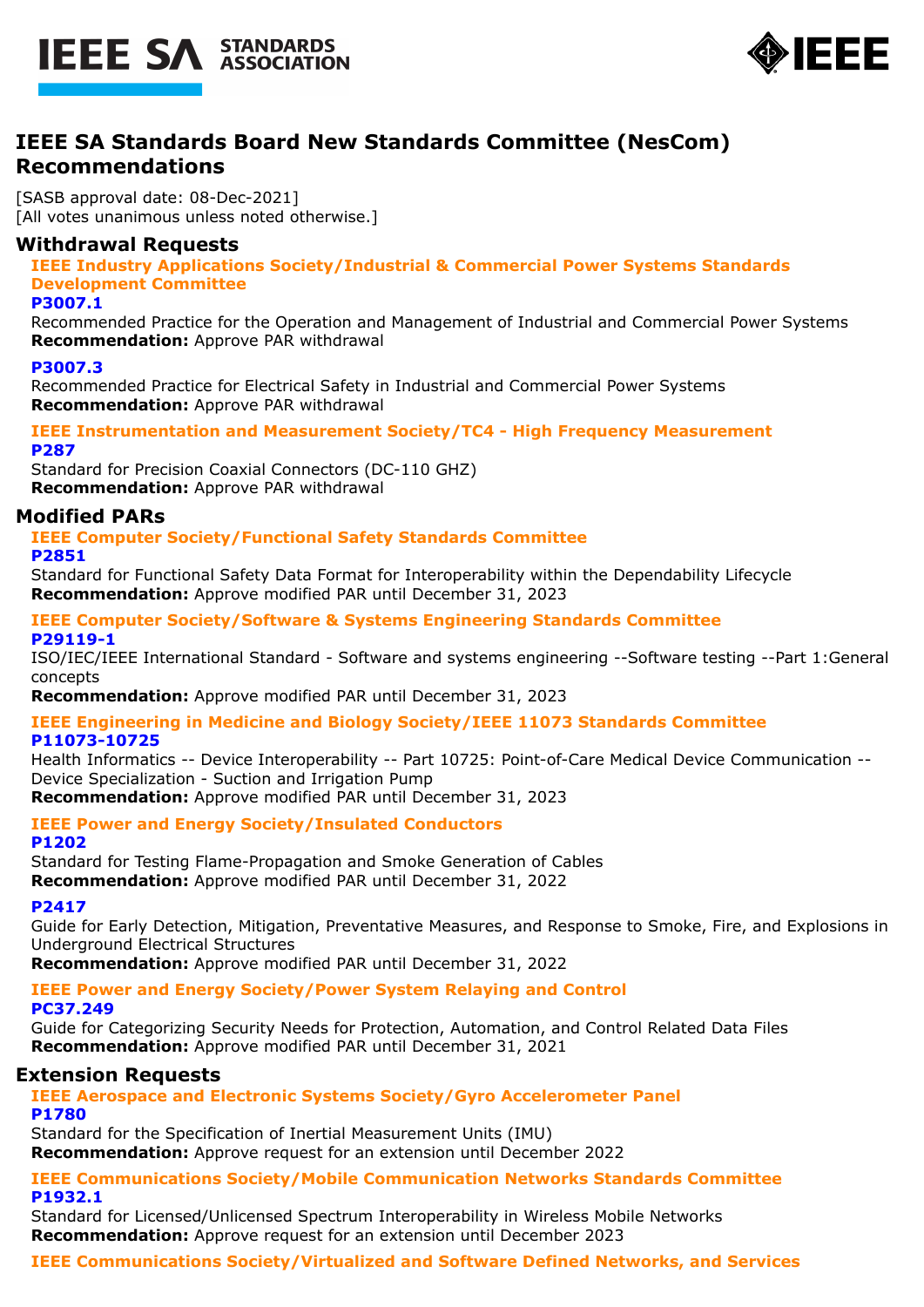#### **Standards Committee P2784**

Guide for the Technology and Process Framework for Planning a Smart City **Recommendation:** Approve request for an extension until December 2024

#### **IEEE Computer Society/Cloud Computing Standards Committee P2302**

Standard for Intercloud Interoperability and Federation (SIIF) **Recommendation:** Approve request for an extension until December 2022

# **IEEE Computer Society/LAN/MAN Standards Committee**

#### **P802.1ABcu**

Standard for Local and Metropolitan Area Networks - Station and Media Access Control Connectivity Discovery Amendment: YANG Data Model

**Recommendation:** Approve request for an extension until December 2022

### **P802.1ACct**

Standard for Local and Metropolitan Area Networks -- Media Access Control (MAC) Service Definition Amendment Support for IEEE Std 802.15.3

**Recommendation:** Approve request for an extension until December 2022

#### **IEEE Computer Society/Standards Activities Board P3333.1.3**

Standard for the Deep Learning-Based Assessment of Visual Experience Based on Human Factors **Recommendation:** Approve request for an extension until December 2022

#### **P7130**

Standard for Quantum Technologies Definitions **Recommendation:** Approve request for an extension until December 2023

# **IEEE Consumer Technology Society/Standards Committee**

# **P3141**

Trial-Use Standard for 3D Body Processing

**Recommendation:** Approve request for an extension until December 2024

#### **IEEE Electromagnetic Compatibility Society/Standards Development Committee P2717**

Passive Intermodulation Test Methods for Wireless Systems in Low Noise Environments **Recommendation:** Approve request for an extension until December 2023

#### **IEEE Engineering in Medicine and Biology Society/IEEE 11073 Standards Committee P11073-10101b**

Health informatics -- Device Interoperability -- Part 10101: Foundational -- Nomenclature -- Amendment 2: Additional definitions

**Recommendation:** Approve request for an extension until December 2022

# **IEEE Engineering in Medicine and Biology Society/Standards Committee**

# **P2650**

Standard For Enabling Mobile Device Platforms To Be Used As Pre-Screening Audiometric Systems **Recommendation:** Approve request for an extension until December 2024

# **P3333.2.5**

Standard for Bio-CAD File Format for Medical Three-Dimensional (3D) Printing **Recommendation:** Disapprove request for an extension (4 approve, 3 disapprove [Mohla, Ulema, Weber], 5 abstain [Hiertz, Hong, Wang, Wei, Zhong])

#### **IEEE Industrial Electronics Society/Industrial Electronics Society Standards Committee P21451-002**

Recommended Practice for Low-Power Smart Transducers Applications **Recommendation:** Approve request for an extension until December 2024

#### **IEEE Instrumentation and Measurement Society/TC39 - Measurements in Power Systems P61869-105**

Recommended Practice for Uncertainty Evaluation in the Calibration of Instrument Transformers **Recommendation:** Approve request for an extension until December 2022

# **IEEE Power and Energy Society/Electric Machinery**

**P62.2**

Guide for Diagnostic Field Testing of Electric Power Apparatus - Electrical Machinery **Recommendation:** Approve request for an extension until December 2024

# **P97**

Diagnostic Test Methods for testing the Insulation of AC Electric Machinery Using Direct Voltage **Recommendation:** Approve request for an extension until December 2024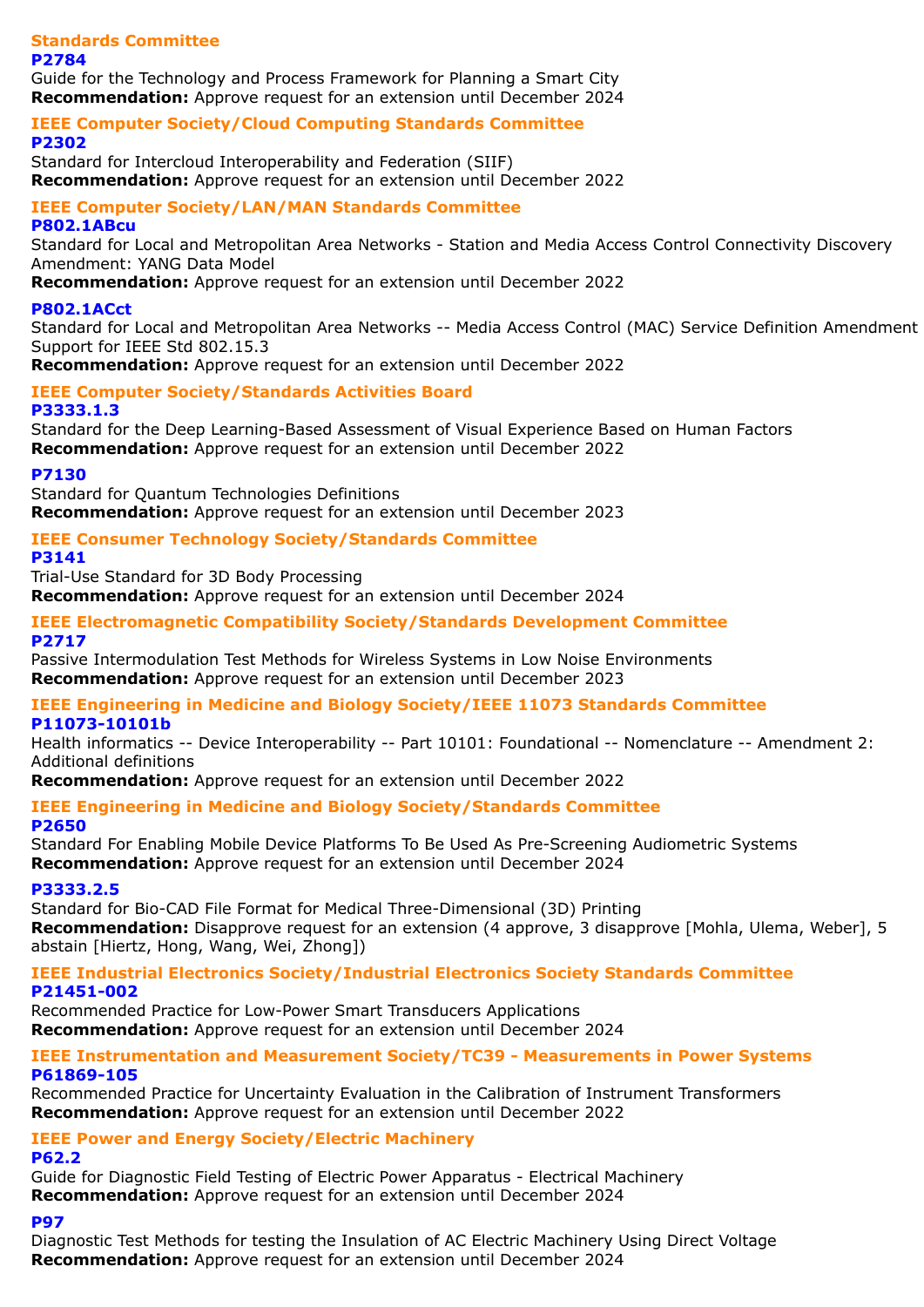#### **P433**

Recommended Practice for Insulation Testing of AC Electric Machinery with High Voltage Rating up to 30 kV at Very Low Frequency

**Recommendation:** Approve request for an extension until December 2022

### **P1553**

Standard for Voltage Endurance Testing of Form-Wound Coils and Bars for Hydrogenerators **Recommendation:** Approve request for an extension until December 2022

#### **P1776**

Recommended Practice for Thermal Evaluation of Unsealed or Sealed Insulation Systems for AC Electric Machinery Employing Form-Wound Pre-Insulated Stator Coils for Machines Rated 15 000 V and Below **Recommendation:** Approve request for an extension until December 2023

#### **IEEE Power and Energy Society/Energy Development & Power Generation P63198-2775**

Technical Guide for Smart Hydroelectric Power Plant

**Recommendation:** Approve request for an extension until December 2023

### **IEEE Power and Energy Society/Energy Storage & Stationary Battery Committee P1184**

Guide for Batteries for Uninterruptible Power Supply Systems

**Recommendation:** Approve request for an extension until December 2022

#### **P2685**

Recommended Practice for Energy Storage for Stationary Engine-Starting Systems **Recommendation:** Approve request for an extension until December 2023

#### **IEEE Power and Energy Society/Insulated Conductors**

#### **P400.3**

Guide for Partial Discharge Field Diagnostic Testing of Shielded Power Cable Systems **Recommendation:** Approve request for an extension until December 2022

#### **P634**

Standard for Cable-Penetration Fire Stop Qualification Test

**Recommendation:** Approve request for an extension until December 2023

#### **P1614**

Field-Testing of Shielded Power Cable Systems Rated 5 kV and Above with Continuous Alternating Voltage **Recommendation:** Approve request for an extension until December 2023

# **P1617**

Guide for Assessment, Mitigation, and Control of Corrosion of Metallic Shields in Extruded Dielectric Cables rated 5 kV to 46 kV

**Recommendation:** Approve request for an extension until December 2022

# **IEEE Power and Energy Society/Power System Communications and Cybersecurity**

#### **P1595**

Standard for Testing and Performance for Optical Phase Conductor (OPPC) for Use on Electrical Utility Power Lines **Recommendation:** Approve request for an extension until December 2022

#### **P1711.1**

Standard for a Cryptographic Protocol for Cyber Security of Substation Serial Links: Substation Serial Protection Protocol

**Recommendation:** Approve request for an extension until December 2023

# **IEEE Power and Energy Society/Power System Relaying and Control**

#### **C37.235**

Guide for the Application of Rogowski Coils Used for Protective Relaying Purposes **Recommendation:** Approve request for an extension until December 2022

#### **P1646**

Standard Communication Delivery Time Performance Requirements for Electric Power Substation Automation **Recommendation:** Approve request for an extension until December 2023

#### **PC37.90.2**

Standard for Relays, Relay Systems, and Control Devices used for Protection and Control of Electric Power Apparatus – Radiated Electromagnetic Interference Withstand Capability Requirements and Tests **Recommendation:** Approve request for an extension until December 2023

# **PC37.110**

Guide for the Application of Current Transformers Used for Protective Relaying Purposes **Recommendation:** Approve request for an extension until December 2023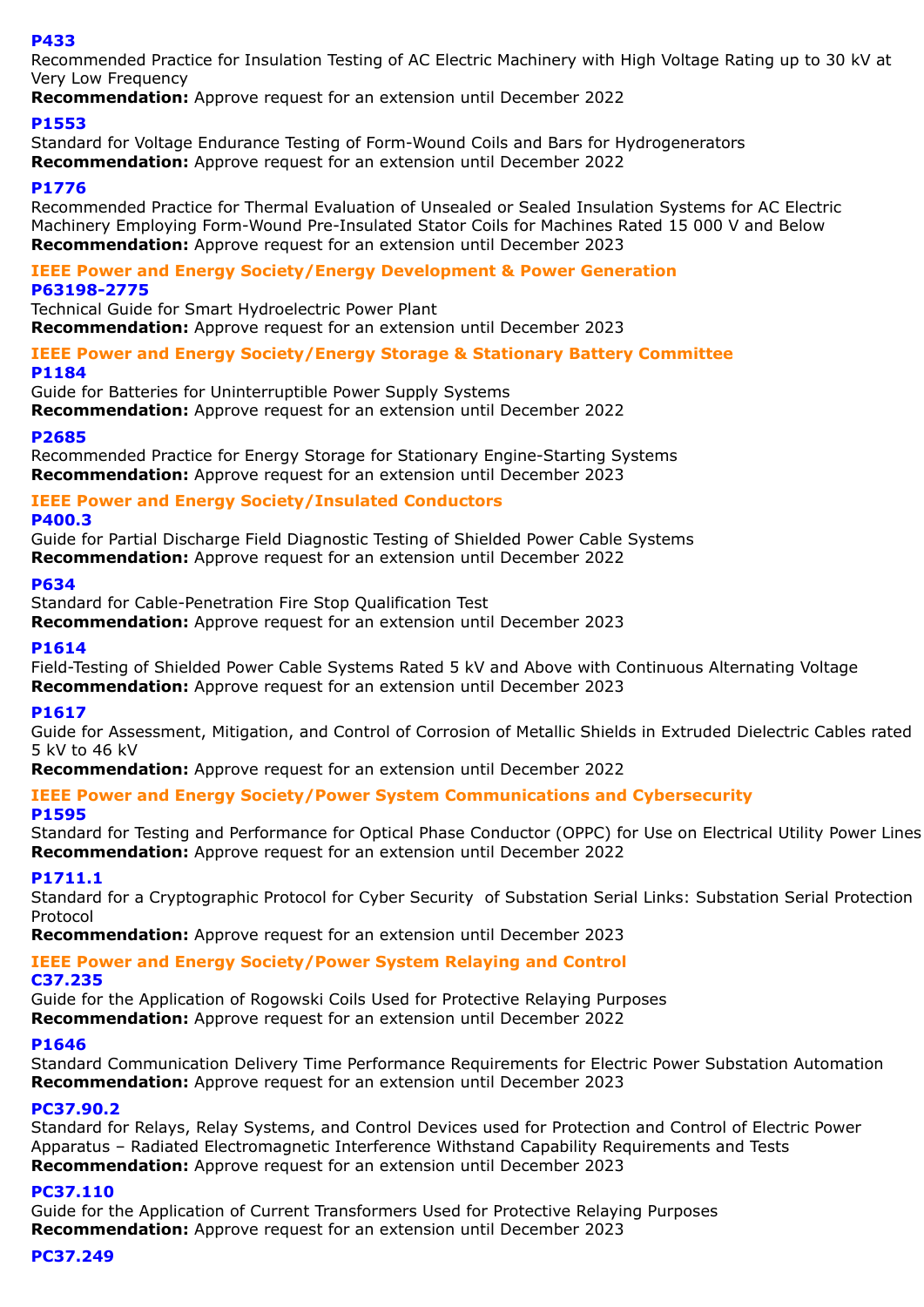Guide for Categorizing Security Needs for Protection and Automation Related Data Files **Recommendation:** Approve request for an extension until December 2022

#### **IEEE Power and Energy Society/Substations P80**

Guide for Safety in AC Substation Grounding **Recommendation:** Approve request for an extension until December 2023

# **P81**

Guide for Measuring Earth Resistivity, Ground Impedance, and Earth Surface Potentials of a Grounding System **Recommendation:** Approve request for an extension until December 2023

# **P980**

Guide for Containment and Control of Oil Spills in Substations

**Recommendation:** Approve request for an extension until December 2022

# **P1127**

Guide for the Design, Construction, and Operation of Electric Power Substations for Community Acceptance and Environmental Compatibility

**Recommendation:** Approve request for an extension until December 2023

# **IEEE Power and Energy Society/Surge Protective Devices/High Voltage PC62.82.2**

Guide for the Application of Insulation Coordination **Recommendation:** Approve request for an extension until December 2022

# **IEEE Power and Energy Society/Surge Protective Devices/Low Voltage PC62.230**

Guide for Surge Protection of Electric Vehicle Infrastructure **Recommendation:** Approve request for an extension until December 2022

#### **IEEE Power and Energy Society/Transformers P63253-5713-8**

Standard Requirements for Station Service Voltage Transformers **Recommendation:** Approve request for an extension until December 2023

# **PC57.12.80**

Standard Terminology for Power and Distribution Transformers **Recommendation:** Approve request for an extension until December 2023

# **PC57.13.2**

Standard for Conformance Test Procedure for Instrument Transformers **Recommendation:** Approve request for an extension until December 2023

# **PC57.124**

Recommended Practice for the Detection of Partial Discharge and the Measurement of Apparent Charge in Dry-Type Transformers

**Recommendation:** Approve request for an extension until December 2023

# **PC57.150**

Guide for the Transportation of Transformers and Reactors Rated 10,000 kVA or Higher **Recommendation:** Approve request for an extension until December 2023

# **PC57.165**

Guide for Temperature Measurements for Liquid Immersed Transformers and Reactors **Recommendation:** Approve request for an extension until December 2023

# **IEEE Power and Energy Society/Transmission and Distribution**

# **P1368**

Guide for Aeolian Vibration Field Measurements of Overhead Conductors **Recommendation:** Approve request for an extension until December 2023

# **P1453**

Standard for Measurement and Limits of Voltage Fluctuations and Associated Light Flicker on AC Power Systems **Recommendation:** Approve request for an extension until December 2022

# **IEEE Robotics and Automation Society/Standing Committee for Standards P7008**

Standard for Ethically Driven Nudging for Robotic, Intelligent and Autonomous Systems **Recommendation:** Approve request for an extension until December 2023

**IEEE Society on Social Implications of Technology/Social Implications of Technology Standards Committee P7011**

# Standard for the Process of Identifying and Rating the Trustworthiness of News Sources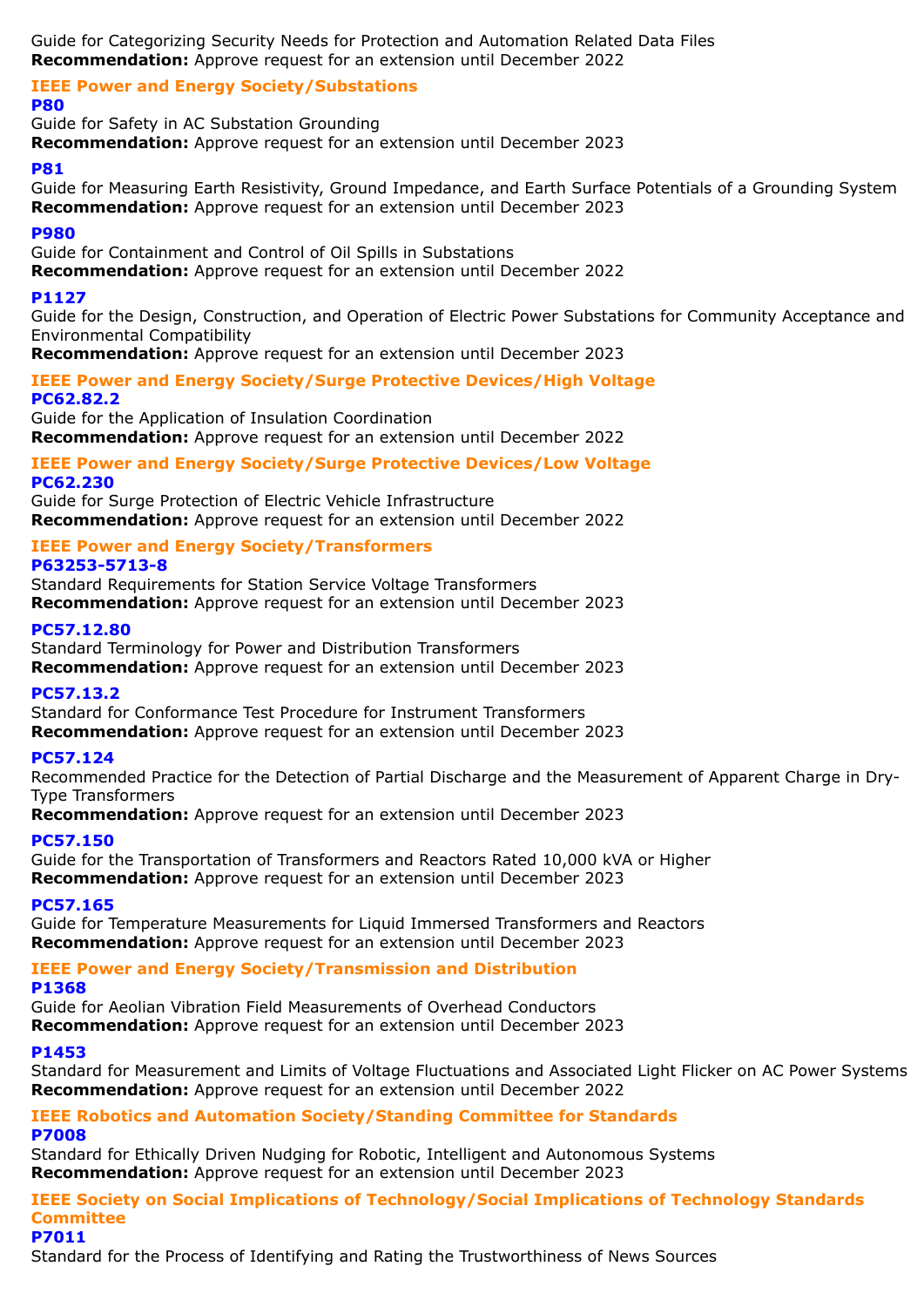**Recommendation:** Approve request for an extension until December 2023

**IEEE-SASB Coordinating Committees/SCC31 - Automatic Meter Reading and Energy Management**

#### **P1704**

Standard for Utility Industry End Device Communications Module

**Recommendation:** Approve request for an extension until December 2022

**IEEE-SASB Coordinating Committees/SCC39 - International Committee on Electromagnetic Safety**

### **P63195-1**

Measurement procedure for the assessment of power density of human exposure to radio frequency fields from wireless devices operating in close proximity to the head and body - Frequency range of 6 GHz to 300 GHz **Recommendation:** Approve request for an extension until December 2022

#### **P63195-2**

The assessment of power density of human exposure to radio frequency fields from wireless devices in close proximity to the head and body, part 2: Computational procedure (frequency range of 6 GHz to 300 GHz) **Recommendation:** Approve request for an extension until December 2022

# **New PARs**

# **IEEE Computer Society/Cybersecurity and Privacy Standards Committee P3117**

Standard for Interworking Framework for Privacy-Preserving Computation **Recommendation:** Approve new PAR until December 2025

#### **IEEE Computer Society/LAN/MAN Standards Committee P802.3df**

Standard for Ethernet

Amendment: Media Access Control Parameters, Physical Layers and Management Parameters for 200 Gb/s, 400 Gb/s, 800 Gb/s, and 1.6 Tb/s Operation

**Recommendation:** Approve new PAR until December 2025

#### **IEEE Computer Society/Software & Systems Engineering Standards Committee P3131**

Recommended Practice for Data Engineering with Heterogeneous Ecosystems and Data Sources for Efficient Data Processing, Management, and Consumption

**Recommendation:** Approve new PAR until December 2025

# **IEEE Computer Society/Standards Activities Board**

# **P2888.5**

Standard for Virtual Training System Evaluation Methods **Recommendation:** Approve new PAR until December 2025

#### **P2888.6**

Standard for Holographic Visualization for Interfacing Cyber and Physical Worlds **Recommendation:** Approve new PAR until December 2025

# **P3079.3**

Standard for a Framework for Evaluating the Quality of Digital Humans **Recommendation:** Approve new PAR until December 2025

#### **IEEE Engineering in Medicine and Biology Society/Standards Committee P3135**

Standard for Specifying Requirements for Neurofeedback Systems Design **Recommendation:** Approve new PAR until December 2025

**IEEE Industrial Electronics Society/Industrial Electronics Society Standards Committee P3137**

Standard for Automotive Electronics Product Inspection Equipment **Recommendation:** Approve new PAR until December 2025

# **P3138**

Standard for General Requirements of Chip Visual Inspection in Surface Mount Industry **Recommendation:** Approve new PAR until December 2025

#### **IEEE Microwave Theory and Techniques Society/Standards Coordinating Committee P3136**

Standard for a Universal Waveguide Interface for Frequencies of 60 GHz and Above **Recommendation:** Approve new PAR until December 2025

# **IEEE Photonics Society/Standards Committee**

**P3112**

Standard for Electronic Photonic Design Automation – Open Data Formats – Terminology and Definitions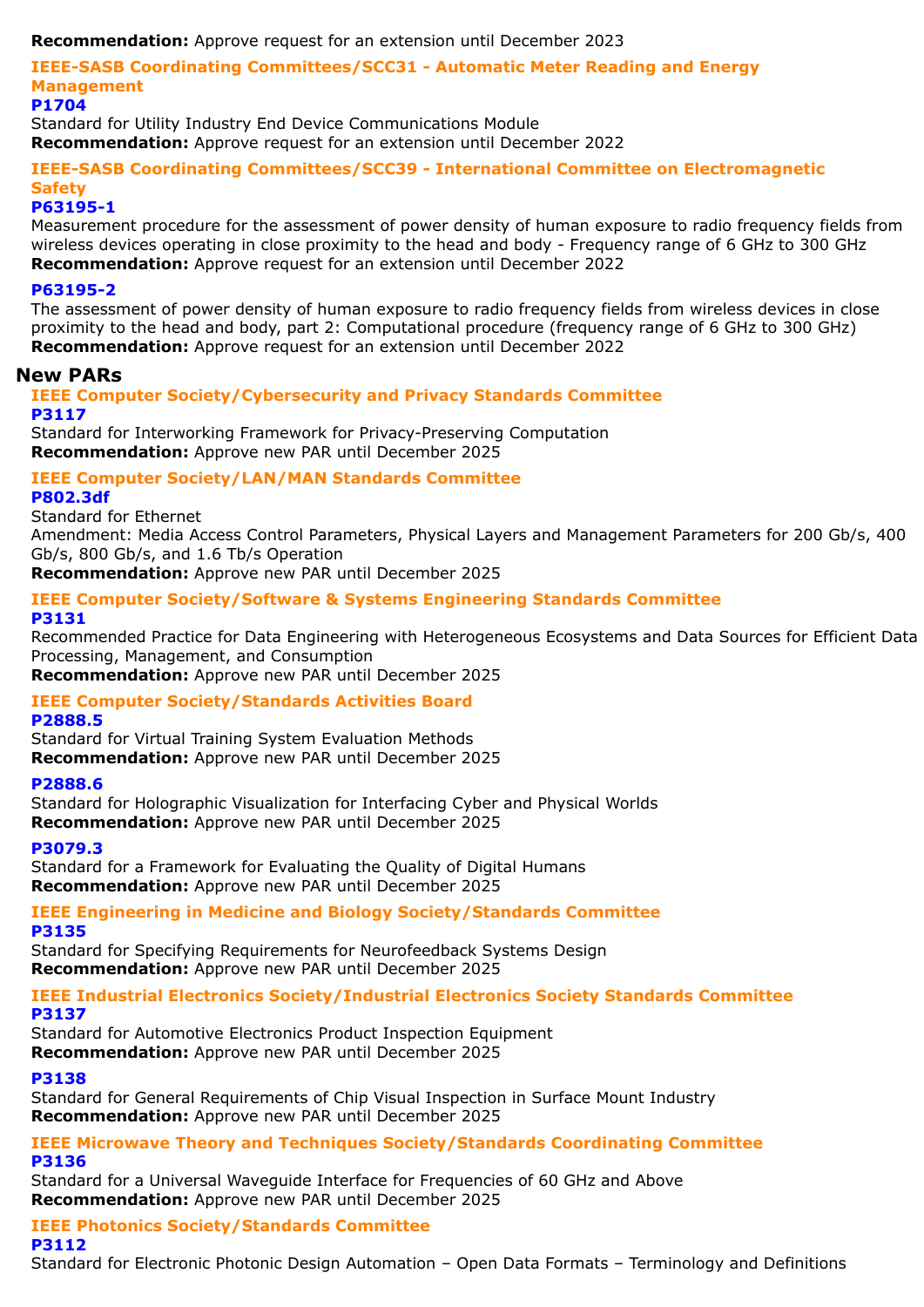**Recommendation:** Approve new PAR until December 2025

#### **IEEE Power and Energy Society/Substations PC37.431.40**

Standard for Functional Specifications of Medium (1 kV to 69 kV) Voltage Series and Shunt Electronic Devices for Dynamic Voltage Compensation

**Recommendation:** Approve new PAR until December 2025

# **IEEE Power and Energy Society/Switchgear**

#### **PC37.04a**

Standard for Ratings and Requirements for AC High-Voltage Circuit Breakers with Rated Maximum Voltage Above 1000 V

Amendment: Changes to construction requirements and clarification of certain related required capabilities **Recommendation:** Approve new PAR until December 2025

#### **PC37.09a**

Standard Test Procedures for AC High-Voltage Circuit Breakers with Rated Maximum Voltage Above 1000 V Amendment: Modifications to test procedures

**Recommendation:** Approve new PAR until December 2025

#### **IEEE Power and Energy Society/Transmission and Distribution**

#### **P3139**

Guide for Power Quality Data Analytics **Recommendation:** Approve new PAR until December 2025

**IEEE Society on Social Implications of Technology/Social Implications of Technology Standards Committee**

**P7030**

Recommended Practice for Ethical Assessment of Extended Reality (XR) Technologies **Recommendation:** Approve new PAR until December 2025

# **PARs for the Revision of Standards**

**IEEE Computer Society/Design Automation**

**P1076**

Standard for VHDL Language Reference Manual **Recommendation:** Approve PAR for the revision of a standard until December 2025

# **IEEE Computer Society/LAN/MAN Standards Committee**

**P802.15.3**

Standard for Wireless Multi-Media Networks

**Recommendation:** Approve PAR for the revision of a standard until December 2025

# **IEEE Power and Energy Society/Power System Communications and Cybersecurity**

#### **P367**

Recommended Practice for Determining the Electric Power Station Ground Potential Rise and Induced Voltage from a Power Fault

**Recommendation:** Approve PAR for the revision of a standard until December 2025

#### **IEEE Power and Energy Society/Power System Relaying and Control PC37.96**

Guide for AC Motor Protection

**Recommendation:** Approve PAR for the revision of a standard until December 2025

# **PC37.232**

Standard for Common Format for Naming Time Sequence Data Files (COMNAME)

**Recommendation:** Approve PAR for the revision of a standard until December 2025

# **PC37.243**

Guide for Application of Line Current Differential Protection Using Digital Communications **Recommendation:** Approve PAR for the revision of a standard until December 2025

#### **IEEE Power and Energy Society/Switchgear P62271-37-082**

High-voltage Switchgear and Controlgear - Part 37-082: Standard Practice for the Measurement of Sound Pressure Levels on Alternating Current Circuit-breakers

**Recommendation:** Approve PAR for the revision of a standard until December 2025 (11 approve, 0 disapprove, 1 abstain [Edwards])

# **PC37.20.10**

Standard Definitions for AC (52 kV and below) and DC (3.2 kV and below) Switchgear Assemblies **Recommendation:** Approve PAR for the revision of a standard until December 2025 (11 approve, 0 disapprove, 1 abstain [Edwards])

# **PC37.010**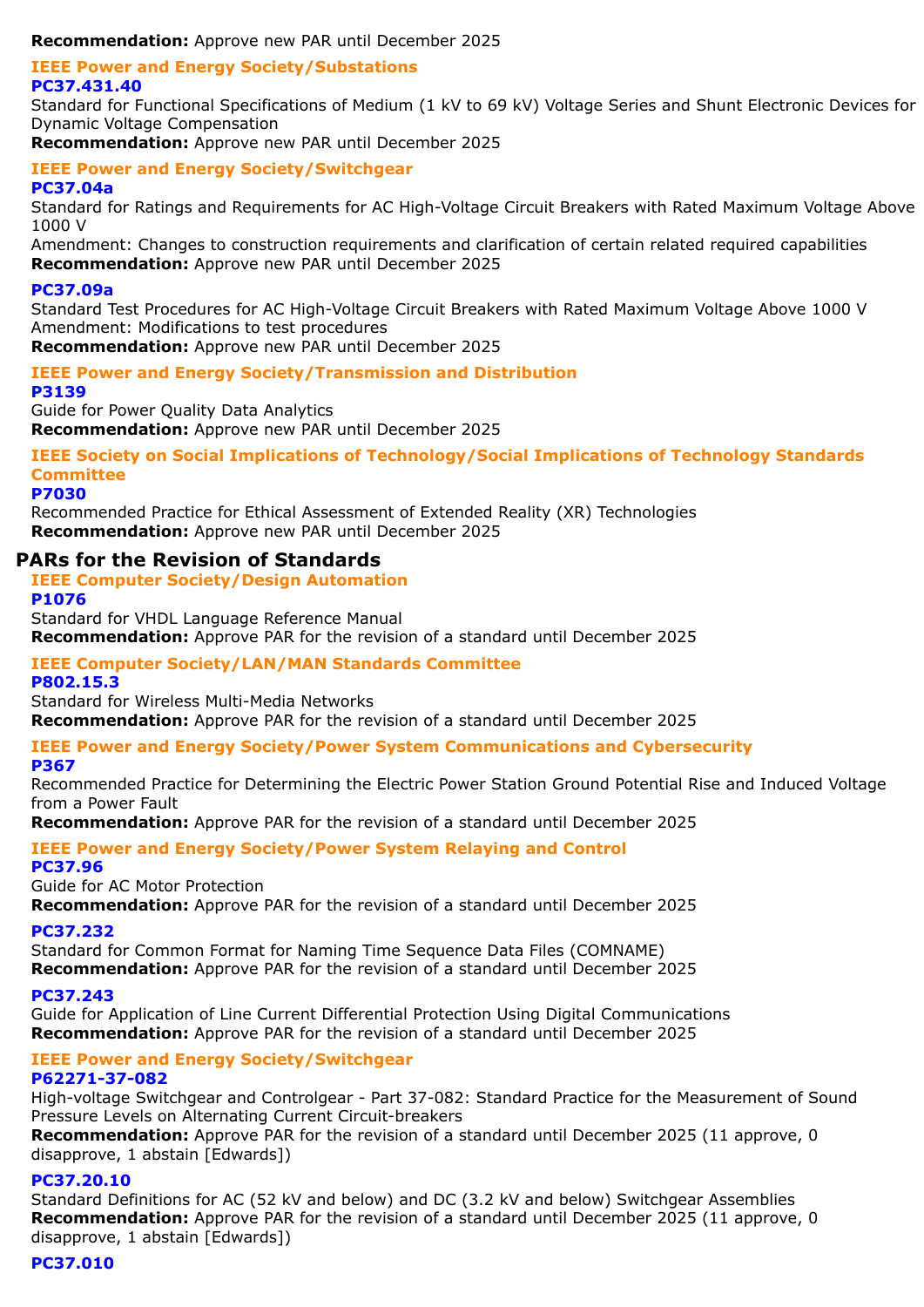Application Guide for AC High-Voltage Circuit Breakers > 1000 Vac Rated on a Symmetrical Current Basis **Recommendation:** Approve PAR for the revision of a standard until December 2025 (11 approve, 0 disapprove, 1 abstain [Edwards])

# **PC37.016**

Standard for AC High Voltage Circuit Switchers Rated 15.5 kV through 245 kV **Recommendation:** Approve PAR for the revision of a standard until December 2025 (11 approve, 0 disapprove, 1 abstain [Edwards])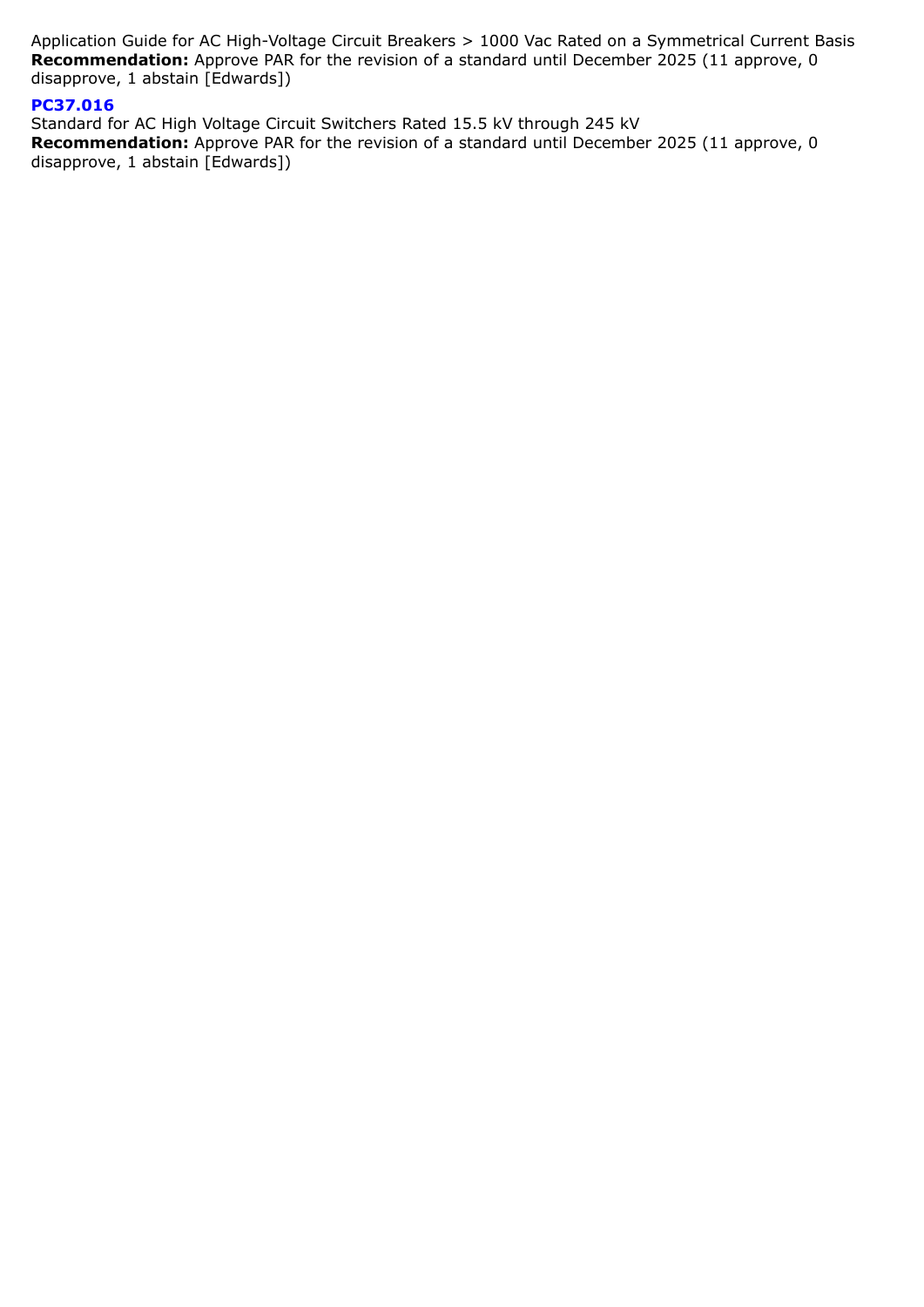

#### PARS FOR ADMINISTRATIVE WITHDRAWAL – DECEMBER 2021

**P2048.6** (CTSoc/VRARSC) Standard for Virtual Reality and Augmented Reality: Immersive User Interface (New PAR)

**P2048.7** (CTSoc/VRARSC) Standard for Virtual Reality and Augmented Reality: Map for Virtual Objects in the Real World (New PAR)

**P2048.8** (CTSoc/VRARSC) Standard for Virtual Reality and Augmented Reality: Interoperability between Virtual Objects and the Real World (New PAR)

**P2048.9** (CTSoc/VRARSC) Standard for Virtual Reality and Augmented Reality: Immersive Audio Taxonomy and Quality Metrics (New PAR)

**P2048.10** (CTSoc/VRARSC) Standard for Virtual Reality and Augmented Reality: Immersive Audio File and Stream Formats (New PAR)

**P2048.11** (CTSoc/VRARSC) Standard for Virtual Reality and Augmented Reality: In-Vehicle Augmented Reality (New PAR)

**P2048.12** (CTSoc/VRARSC) Standard for Virtual Reality and Augmented Reality: Content Ratings and Descriptors (New PAR)

**P3333.2.5** (EMB/Stds Com) Standard for Bio-CAD File Format for Medical Three-Dimensional (3D) Printing (New PAR)

**P1814** (IAS/PCI) Recommended Practice for Electrical System Design Techniques to Improve Electrical Safety (New PAR)

**P1375** (PE/ESSB) Guide for the Protection of Stationary Battery Systems (Revision PAR)

#### **[standards.ieee.org](http://standards.ieee.org/)**

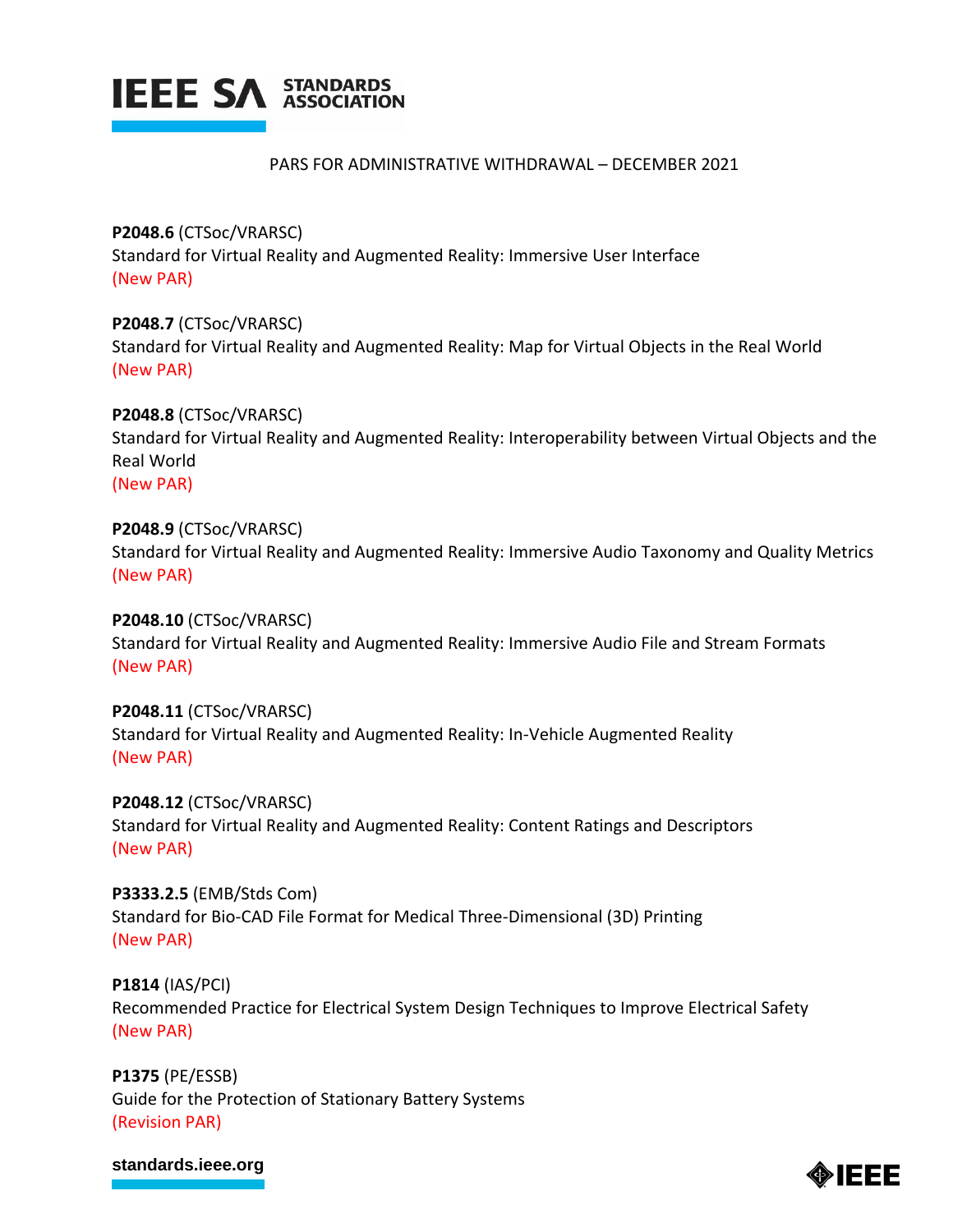

**P2776** (PE/IC) Guide for Specifying and Selecting Cables for Nuclear Facilities (New PAR)

# **P837-2014/Cor 1** (PE/SUB)

Standard for Qualifying Permanent Connections Used in Substation Grounding - Corrigendum 1: Correct EMF Current Value for 5/8 Ground Rod (New PAR)

**P947** (SASB/SCC14)

Guide for Identification of Alternative Metric Devices for Valves, Fittings, Threads, Flanges (New PAR)

**P2510** (SEN/SC) Standard for Establishing Quality of Data Sensor Parameters in the Internet of Things Environment (New PAR)

**P1883** (VT/RTSC)

Recommended Practice for Electrical and Electro-Mechanical Bench Test Equipment (BTE) for Transit Rail Projects (New PAR)

**P1884** (VT/RTSC) Guide for Stray Current/Corrosion Mitigation for DC Rail Transit Systems (New PAR)